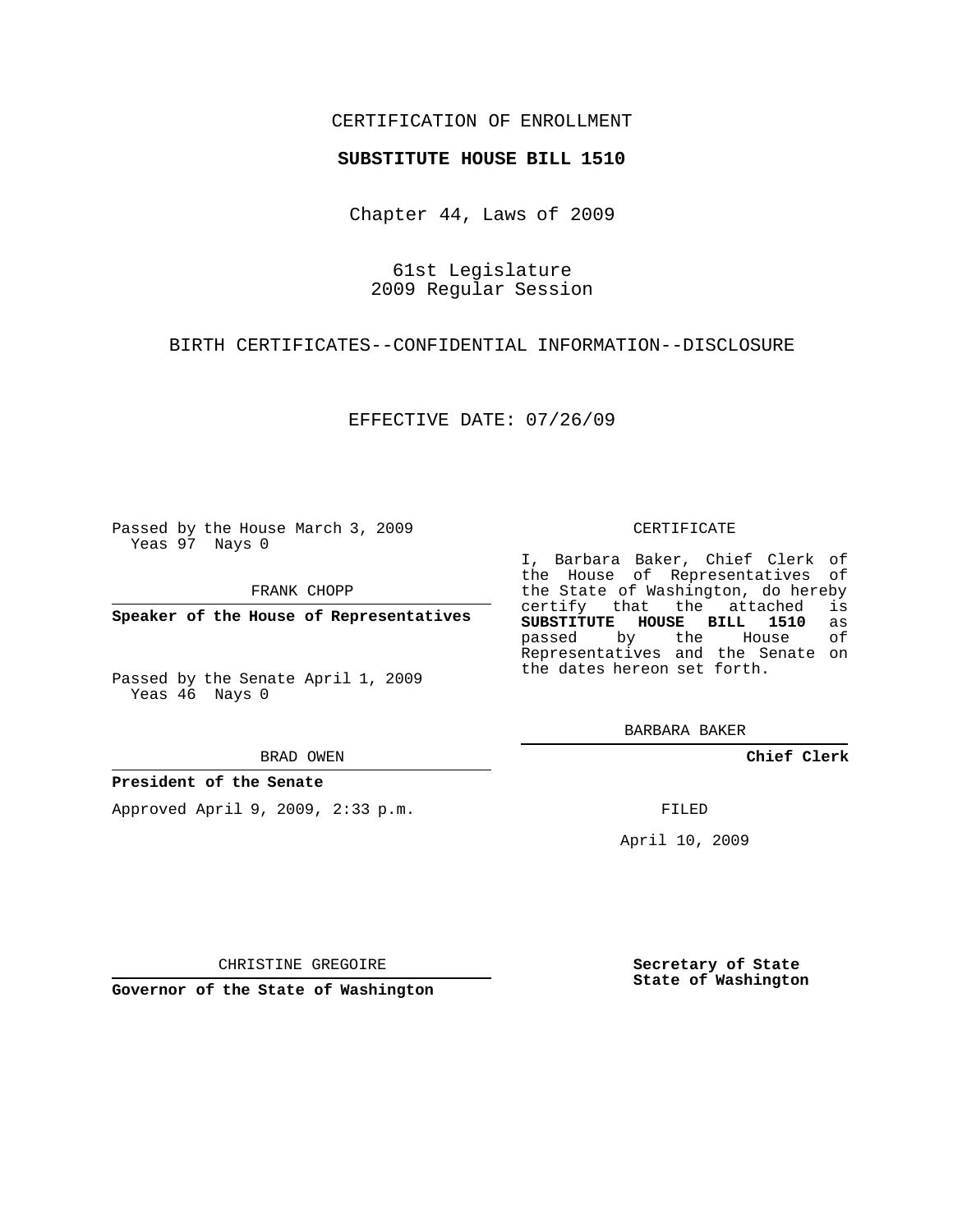# **SUBSTITUTE HOUSE BILL 1510** \_\_\_\_\_\_\_\_\_\_\_\_\_\_\_\_\_\_\_\_\_\_\_\_\_\_\_\_\_\_\_\_\_\_\_\_\_\_\_\_\_\_\_\_\_

\_\_\_\_\_\_\_\_\_\_\_\_\_\_\_\_\_\_\_\_\_\_\_\_\_\_\_\_\_\_\_\_\_\_\_\_\_\_\_\_\_\_\_\_\_

Passed Legislature - 2009 Regular Session

**State of Washington 61st Legislature 2009 Regular Session By** House Health Care & Wellness (originally sponsored by Representatives Ross, Klippert, and Johnson)

READ FIRST TIME 02/23/09.

 1 AN ACT Relating to the disclosure of confidential information on 2 birth certificates; and amending RCW 70.58.055.

3 BE IT ENACTED BY THE LEGISLATURE OF THE STATE OF WASHINGTON:

 4 **Sec. 1.** RCW 70.58.055 and 1997 c 58 s 948 are each amended to read 5 as follows:

 (1) To promote and maintain nationwide uniformity in the system of vital statistics, the certificates required by this chapter or by the rules adopted under this chapter shall include, as a minimum, the items recommended by the federal agency responsible for national vital statistics including social security numbers.

 $(2)(a)$  The state board of health by rule may require additional pertinent information relative to the birth and manner of delivery as it may deem necessary for statistical study. This information shall be placed in a confidential section of the birth certificate form and 15 shall not be used for certification, nor shall it be subject to the 16 view of the public ((<del>or for certification purposes except upon order of</del> 17 the court)) except as provided in (b) of this subsection. The state board of health may eliminate from the forms items that it determines are not necessary for statistical study.